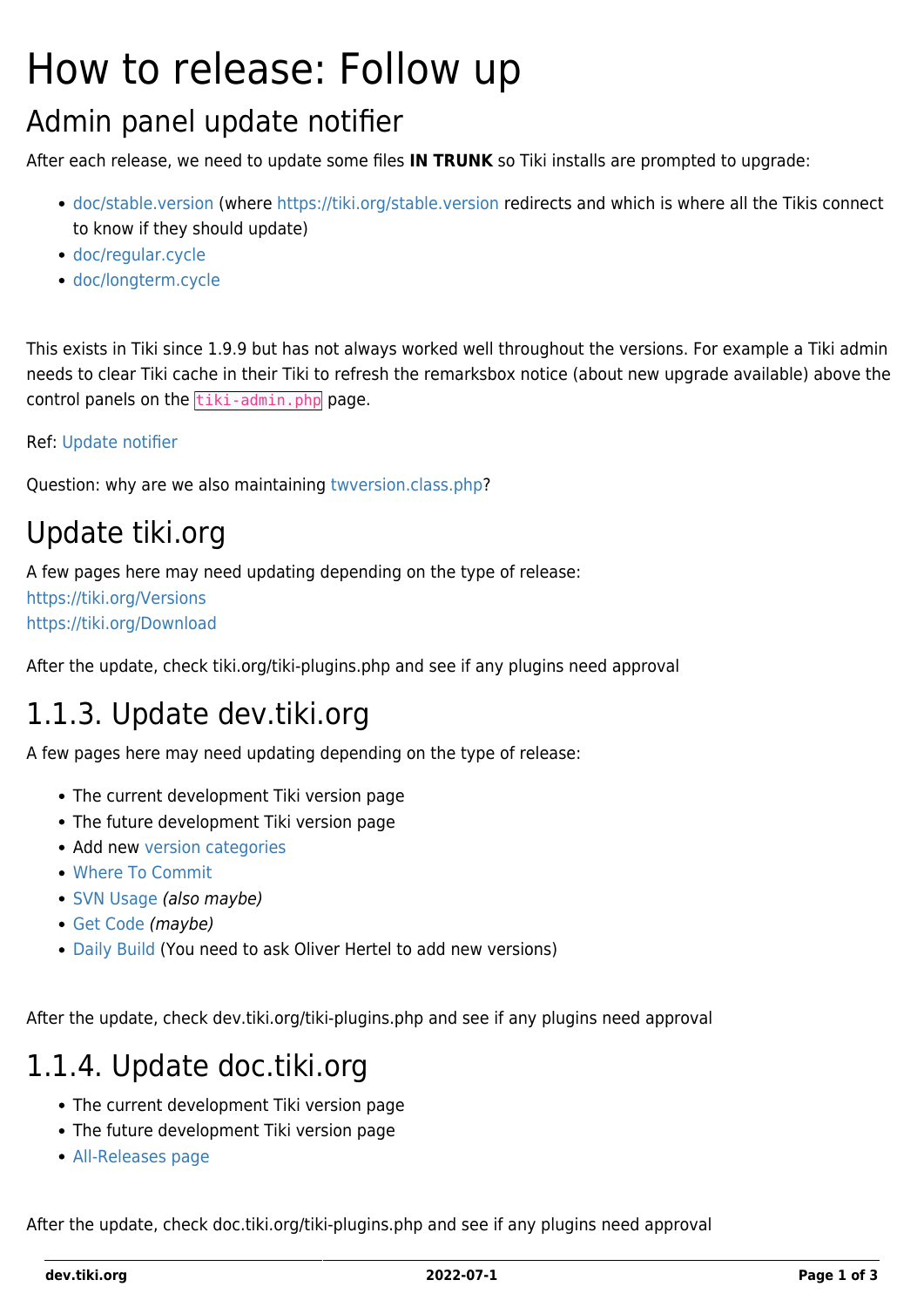# 1.1.5. Default Download at Sf.net

Set one of the new tarballs as the default file to download for Tiki project.

Setting the default download can be accomplished through the File Manager.

- 1. Go to the Files page while logged in to access the File Manager
- 2. From the File Manager navigate to the directory that contains the file
- 3. Select the "i" icon for the file you wish to set as the default download
- 4. On the bottom right check the boxes for the operating systems which you wish the file to be the default download for.
- 5. Select save

Some people say, that an image is worth a thousand words...

|                                                       | <b>Reviews</b><br>Support Wiki Mailing Lists Trac                    | Tickets ▼       | <b>News</b><br>SVN-Code   | Admin                    |           |    |
|-------------------------------------------------------|----------------------------------------------------------------------|-----------------|---------------------------|--------------------------|-----------|----|
|                                                       | Looking for the latest version? Download tiki-12.2.tar.bz2 (41.0 MB) |                 |                           |                          |           |    |
|                                                       |                                                                      |                 |                           |                          |           |    |
| Add File Add Folder<br>Home / Tiki 12.x Altair / 12.2 |                                                                      |                 |                           |                          |           | F. |
| Name #                                                |                                                                      | Modified #      | Size #                    | Downloads / Week #       |           |    |
| <b>Parent folder</b>                                  |                                                                      |                 |                           |                          |           |    |
| <b>Nerification</b>                                   |                                                                      | $< 10$ mins ago |                           |                          |           |    |
| tiki-12.2.zip                                         |                                                                      |                 | < 1 hour ago 55.1 MB      |                          |           |    |
| tiki-12.2.tar.gz                                      |                                                                      |                 | $<$ 1 hour ago            | 46.0 MB                  |           |    |
| tiki-12.2.tar.bz2                                     |                                                                      |                 | $\leq$ 1 hour ago 41.0 MB |                          | 28        |    |
| SHA1:                                                 | e88786d399ce844f4eb410812d4d785b5f79457d                             |                 |                           | Downloads (All-Time): 28 |           |    |
| MD5:                                                  | e814cde734f6595d18652e3e2a9224cb                                     |                 |                           | <b>Mirror Status:</b>    | 19 mimors |    |
| Download URL:                                         | http://sourceforge.net/projects/tikiwiki/files/Tiki_12.x_Alta        |                 |                           | Default Download         |           |    |
| <b>Download Button:</b>                               | Change the label used on the download button                         |                 |                           |                          |           |    |
|                                                       |                                                                      |                 |                           |                          |           |    |

## 1.1.6. Update auto-installers

see <https://tiki.org/1-click+installers> and<https://tiki.org/Distros> if any.

#### 1.1.7. Acknowledgements

Make sure bug submitters (including security vulnerability reporters) are properly credited in the Tiki release announcements.

#### 1.1.7.1. Previous release leftover.

It is critical the release manager double check that previous version (Major) have been through ALL the release step so nothing is forgotten. If some have been left it is time to complete and reduce the dissonance between